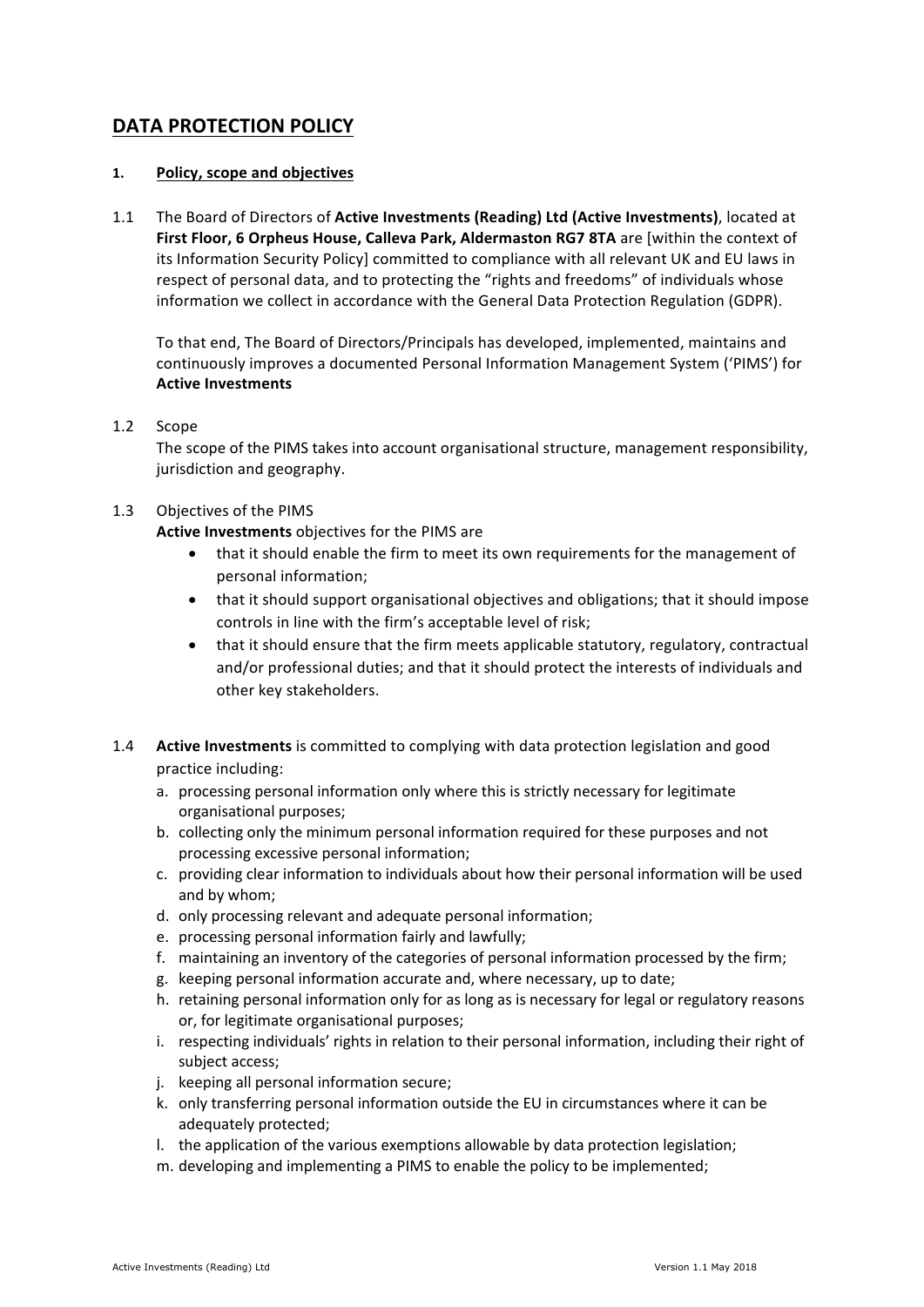- n. where appropriate, identifying internal and external stakeholders and the degree to which these stakeholders are involved in the governance of the firm's PIMS; and
- o. the identification of workers with specific responsibility and accountability for the PIMS.

#### **Notification**

- 1.5 **Active Investments** has notified the Information Commissioner that it is a data controller and that it processes certain information about data subjects. **Active Investments** has identified all the personal data that it processes.
- 1.6 A copy of the ICO notification details is retained by the appointed person with the firm (The Data Protection Officer) and the ICO Notification Handbook is used as the authoritative guidance for notification.
- 1.7 The ICO notifications are automatically renewed annually.
- 1.8 The Data Protection Officer is responsible, each year, for reviewing the details of notification, in the light of any changes to the firm's activities and to any additional requirements identified by means of data protection impact assessments.

The policy applies to all Employees [and interested parties] of **Active Investments** such as outsourced suppliers. Any breach of the GDPR or this PIMS will be dealt with under the firm's disciplinary policy and may be a criminal offence, in which case the matter must be reported as soon as possible to the appropriate authorities.

Partners and any third parties working with or for the firm, and who have or may have access to personal information, are expected to have read, understood and to comply with this policy.

No third party may access personal data held by the firm without having first entered into a data confidentiality agreement, which imposes on the third party obligations no less onerous than those to which the firm is committed, and which gives the firm the right to audit compliance with the agreement.

# 2. Background to the General Data Protection Regulation ('GDPR')

The General Data Protection Regulation 2016 replaces the EU Data Protection Directive of 1995 and supersedes the laws of individual Member States that were developed in compliance with the Data Protection Directive 95/46/EC. Its purpose is to protect the "rights and freedoms" of living individuals, and to ensure that personal data is not processed without their knowledge, and, wherever possible, that it is processed with their consent.

# **3. Definitions used by the organisation (drawn from the GDPR)**

**Territorial scope** – the GDPR will apply to all controllers that are established in the EU (European Union) who process the personal data of data subjects, in the context of that establishment. It will also apply to controllers outside of the EU that process personal data in order to offer goods and services, or monitor the behavior to data subjects who are resident in the EU.

**Establishment** – the main establishment of the controller in the EU will be the place in which the controller makes the main decisions as to the purpose of its data processing activities. The main establishment of a processor in the EU will be its administrative center. If a controller is based outside the EU, it will have to appoint a representative in the jurisdiction in which the controller operates, to act on behalf of the controller and deal with supervisory authorities.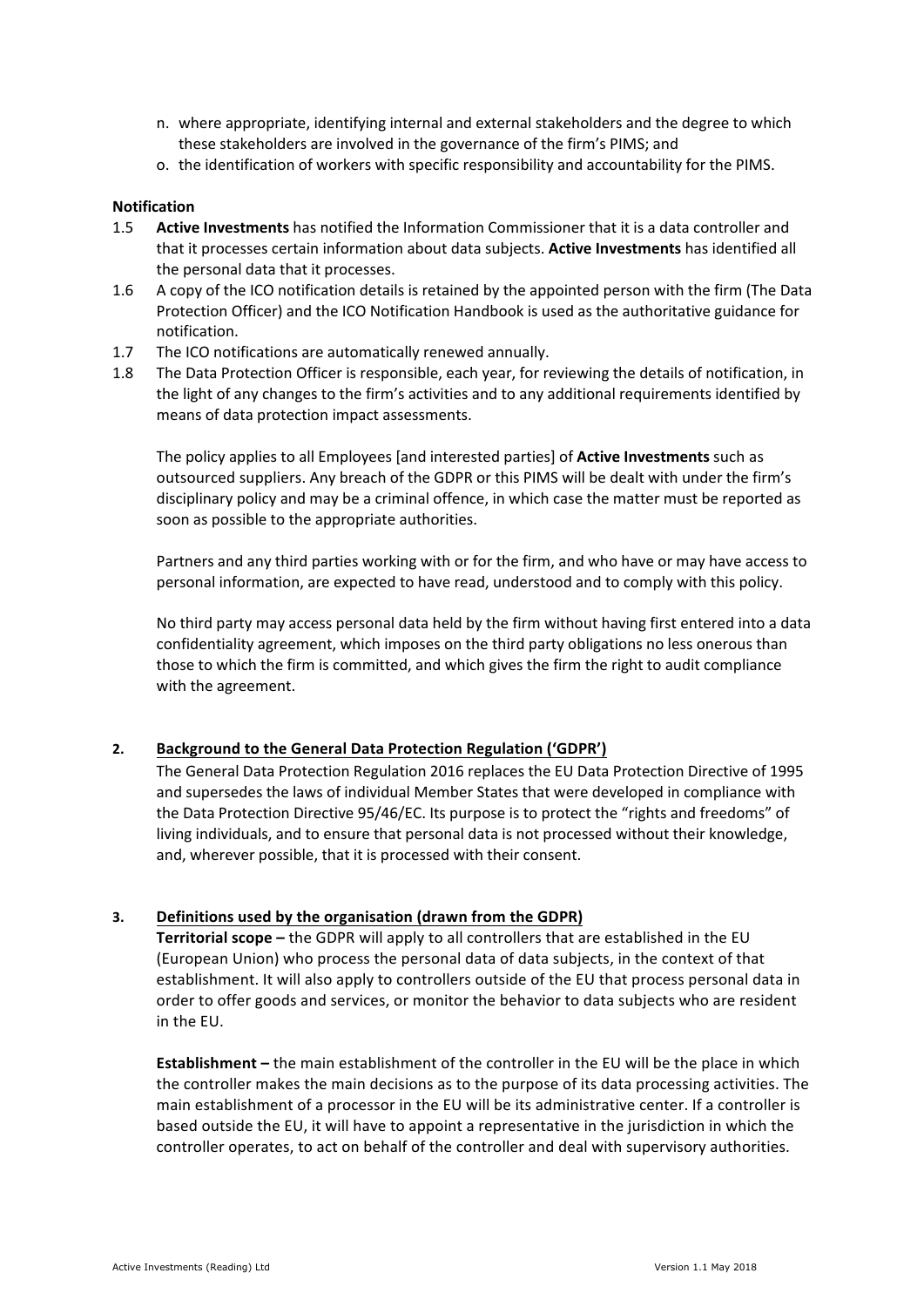**Personal data** – any information relating to an identified or identifiable natural person ('data subject'); an identifiable natural person is one who can be identified, directly or indirectly, in particular by reference to an identifier such as a name, an identification number, location data, an online identifier or to one or more factors specific to the physical, physiological, genetic, mental, economic, cultural or social identity of that natural person.

**Special categories of personal data** – personal data revealing racial or ethnic origin, political opinions, religious or philosophical beliefs, or trade-union membership, and the processing of genetic data, biometric data for the purpose of uniquely identifying a natural person, data concerning health or data concerning a natural person's sex life or sexual orientation.

**Data controller** – the natural or legal person, public authority, agency or other body which, alone or jointly with others, determines the purposes and means of the processing of personal data; where the purposes and means of such processing are determined by Union or Member State law, the controller or the specific criteria for its nomination may be provided for by Union or Member State law.

**Data subject** – any living individual who is the subject of personal data held by an organisation.

**Processing** – any operation or set of operations which is performed on personal data or on sets of personal data, whether or not by automated means, such as collection, recording, organisation, structuring, storage, adaptation or alteration, retrieval, consultation, use, disclosure by transmission, dissemination or otherwise making available, alignment or combination, restriction, erasure or destruction.

**Profiling** – is any form of automated processing of personal data intended to evaluate certain personal aspects relating to a natural person, or to analyse, or predict that person's performance at work, economic situation, location, health, personal preferences, reliability, or behavior. This definition is linked to the right of the data subject to object to profiling and a right to be informed about the existence of profiling, of measures based on profiling and the envisaged effects of profiling on the individual.

**Personal data breach** – a breach of security leading to the accidental, or unlawful, destruction, loss, alteration, unauthorised disclosure of, or access to, personal data transmitted, stored or otherwise processed. There is an obligation on the controller to report personal data breaches to the supervisory authority and where the breach is likely to adversely affect the personal data or privacy of the data subject.

**Data subject consent** - means any freely given, specific, informed and unambiguous indication of the data subject's wishes by which he or she, by a statement or by a clear affirmative action, signifies agreement to the processing of personal data.

**Child** – the GDPR defines a child as anyone under the age of 16 years old. The processing of personal data of a child under 13 years of age is only lawful if parental or custodian consent has been obtained. 

**Third party** – a natural or legal person, public authority, agency or body other than the data subject, controller, processor and persons who, under the direct authority of the controller or processor, are authorised to process personal data.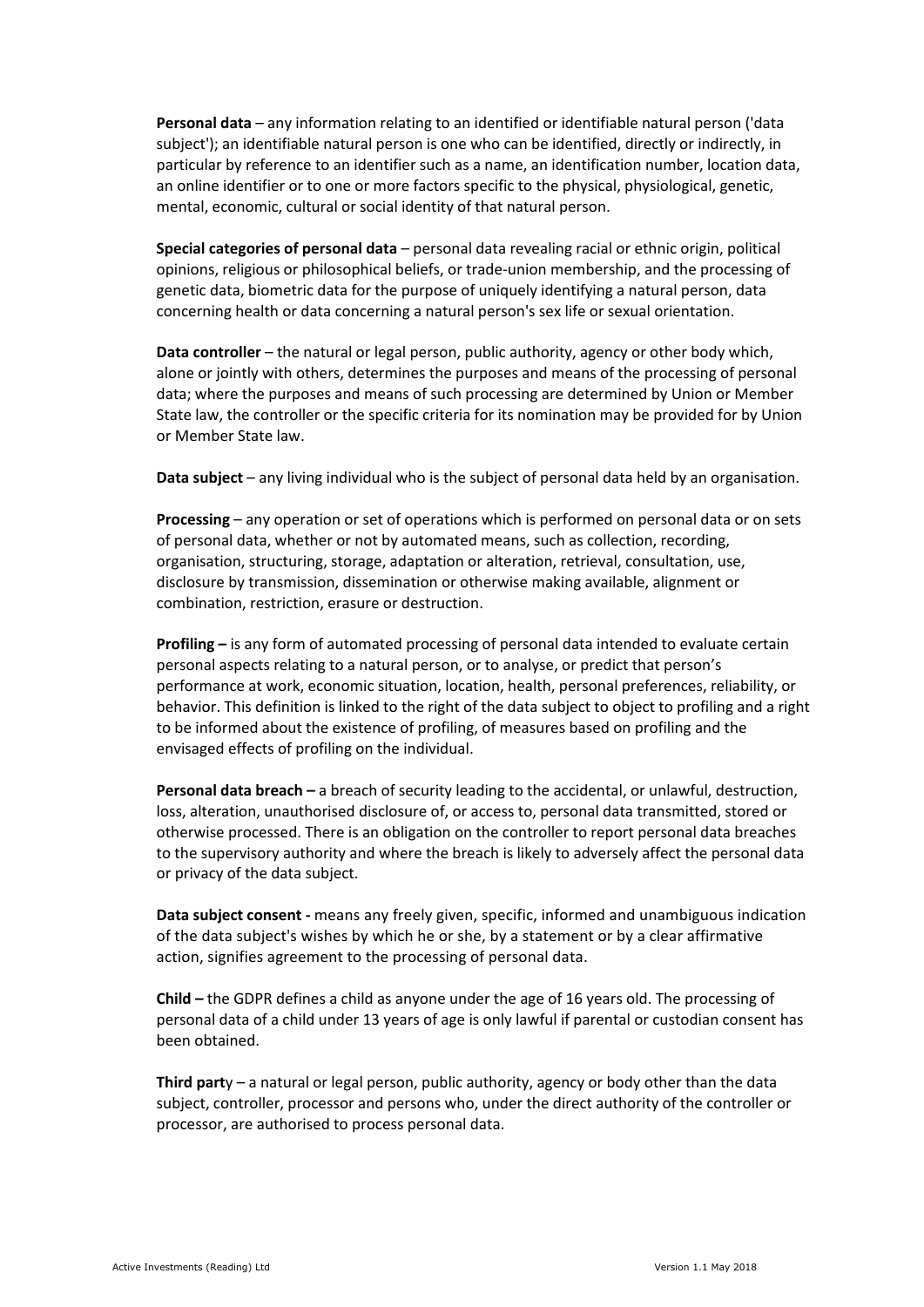**Filing system** – any structured set of personal data, which are accessible according to specific criteria, whether centralised, decentralised or dispersed on a functional or geographical basis.

# **4. Responsibilities under the General Data Protection Regulation**

- 4.1 **Active Investments** is a data controller and a data processor under the GDPR.
- 4.2 Anyone in managerial or supervisory roles throughout **Active Investments** are responsible for developing and encouraging good information handling practices within the organisation; responsibilities are set out in individual job descriptions.
- 4.3 The Data Protection Officer a member of the senior management team, is accountable to Board of Directors/Principals of the firm for the management of personal information within the firm and for ensuring that compliance with data protection legislation and good practice can be demonstrated. This accountability includes:
	- development and implementation of the PIMS as required by this policy; and
	- security and risk management in relation to compliance with the policy.
- 4.4 The Data Protection Officer, who the Board of Directors/Principals considers to be suitably qualified and experienced, has been appointed to take responsibility for the firm's compliance with this policy on a day-to-day basis. In particular, has direct responsibility for ensuring that the firm complies with the GDPR, as do Line Managers in respect of data processing that takes place within their area of responsibility.
- 4.5 The Data Protection Officer has specific responsibilities in respect of procedures such as the Subject Access Request procedure and are the first point of call for Employees seeking clarification on any aspect of data protection compliance.
- 4.6 Compliance with data protection legislation is the responsibility of all members of the firm who process personal information.
- 4.7 The firm's Training Policy sets out specific training and awareness requirements in relation to specific roles and to members of the firm generally.
- 4.8 Staff are responsible for ensuring that any personal data supplied by them, and that is about them, is accurate and up-to-date.

# **5. Risk Assessment**

Objective: To ensure that the firm is aware of any risks associated with the processing of particular types of personal information.

Active Investments has a process for assessing the level of risk to individuals associated with the processing of their personal information. Assessments will also be carried out in relation to processing undertaken by other organisations on behalf of the firm.

**Active Investments** shall manage any risks, which are identified by the risk assessment in order to reduce the likelihood of a non-conformance with this policy.

Where a type of processing, in particular using new technologies is likely to result in a high risk to the "rights and freedoms" of natural persons, the firm shall, prior to the processing, carry out an assessment of the impact of the envisaged processing operations on the protection of personal data.

A single assessment may address a set of similar processing operations that present similar high risks.

Where, as a result of a Data Protection Impact Assessment, it is clear that the firm is about to commence processing of personal information that could cause damage and/or distress to the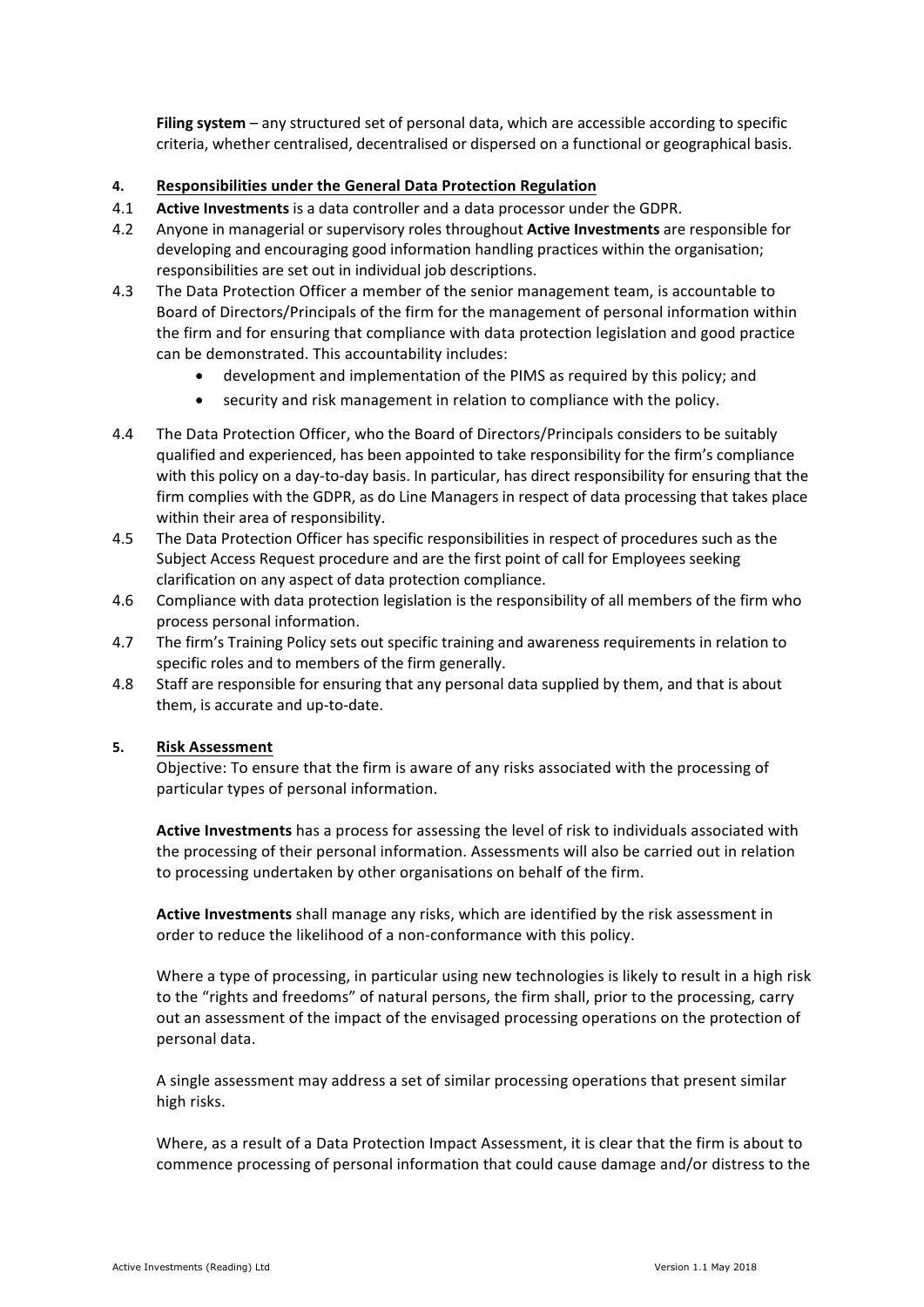data subjects, the decision as to whether or not the firm may proceed must be escalated for review to The Data Protection Officer.

The Data Protection Officer shall, if there are significant concerns, either as to the potential damage or distress, or the quantity of data concerned, escalate the matter to the Information Commissioners Office. 

Appropriate controls will be selected and applied to reduce the level of risk associated with processing individual data to an acceptable level, by reference to the requirements of the GDPR.

# **6. Data protection principles**

All processing of personal data must be done in accordance with the following data protection principles of the Regulation, and the firm's policies and procedures are designed to ensure compliance with them.

6.1 Personal data must be processed lawfully, fairly and transparently, **Active Investments** Fair Processing Procedure is set out in a separate document.

GDPR introduces the requirement for transparency whereby the controller has transparent and easily accessible policies relating to the processing of personal data and the exercise of individuals' "rights and freedoms".

Information must be communicated to the data subject in an intelligible form using clear and plain language. The specific information that must be provided to the data subject must as a minimum include:

- the identity and the contact details of the controller and, if any, of the controller's representative;
- the contact details of the Data Protection officer, where applicable;
- the purposes of the processing for which the personal data are intended as well as the legal basis for the processing;
- the period for which the personal data will be stored;
- the existence of the rights to request access, rectification, erasure or to object to the processing;
- the categories of personal data concerned;
- the recipients or categories of recipients of the personal data, where applicable;
- where applicable, that the controller intends to transfer personal data to a recipient in a third country and the level of protection afforded to the data;
- any further information necessary to guarantee fair processing.
- 6.2 Personal data can only be collected for specified, explicit and legitimate purposes. Data obtained for specified purposes must not be used for a purpose that differs from those formally notified to the Information Commissioner as part of the firm's GDPR registration.

The firm's fair processing policy sets out the relevant procedures.

- 6.3 Personal data must be adequate, relevant and limited to what is necessary for processing.
	- The Data Protection Officer is the GDPR Owner and is responsible for ensuring that information, which is not strictly necessary for the purpose for which it is obtained, is not collected.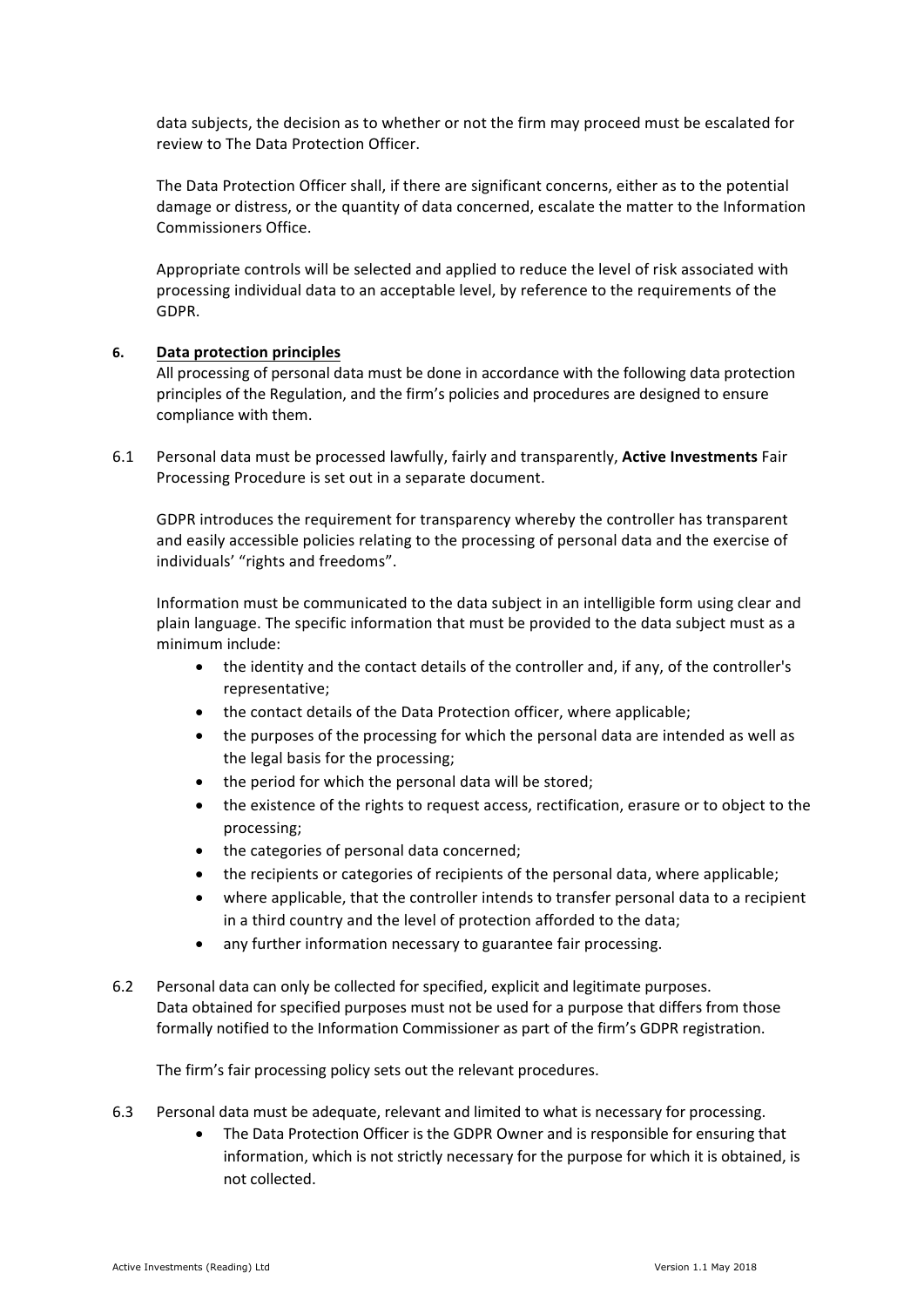- All data collection forms (electronic or paper-based), including data collection requirements in new information systems, must be approved by the Data Protection Officer.
- The Data Protection Officer will ensure that, on an annual basis all data collection methods are reviewed by [internal audit/external experts] to ensure that collected data continues to be adequate, relevant and not excessive.
- If data is given or obtained that is excessive or not specifically required by the firm's documented procedures. Robert Hershaw is responsible for ensuring that it is securely deleted or destroyed in line with the firm's policy for disposal of storage media.
- 6.4 Personal data must be accurate and kept up to date.
	- Data that is kept for a long time must be reviewed and updated as necessary. No data should be kept unless it is reasonable to assume that it is accurate.
	- The firm are responsible for ensuring that all staff are trained in the importance of collecting accurate data and maintaining it.
	- It is also the responsibility of individuals to ensure that data held by the firm is accurate and up-to-date. Completion of an appropriate registration or application form etc. will be taken as an indication that the data contained therein is accurate at the date of submission.
	- Staff should notify the firm of any changes in circumstance to enable personal records to be updated accordingly. It is the responsibility of the firm to ensure that any notification regarding change of circumstances is noted and acted upon.
	- The Data Protection Officer is responsible for ensuring that appropriate additional steps are taken to keep personal data accurate and up to date, taking into account the volume of data collected, the speed with which it might change and any other relevant factors.
	- On at least an annual basis, The Data Protection Officer will review all the personal data maintained by the firm. The DPO will identify any data that is no longer required in the context of the registered purpose and will arrange to have that data securely deleted/destroyed in line with the firm's policy for disposal of storage media.
	- The Data Protection Officer is responsible for making appropriate arrangements that, where third party organisations may have been passed inaccurate or out-of-date personal information it is not to be used to inform decisions about the individuals concerned; and for passing any correction to the personal information to the third party where this is required.
- 6.5 Personal data must be kept in a form such that the data subject can be identified only as long as is necessary for processing.
	- Where personal data is retained beyond the processing date, it will be encrypted in order to protect the identity of the data subject in the event of a data breach.
	- Personal data will be retained in line with the retention of records procedure and, once its retention date is passed, it must be securely destroyed as set out in this procedure.
	- The Data Protection Officer must specifically approve any data retention that exceeds the retention periods defined in the firms record retention procedure, and must ensure that the justification is clearly identified and in line with the requirements of the data protection legislation. This approval must be written.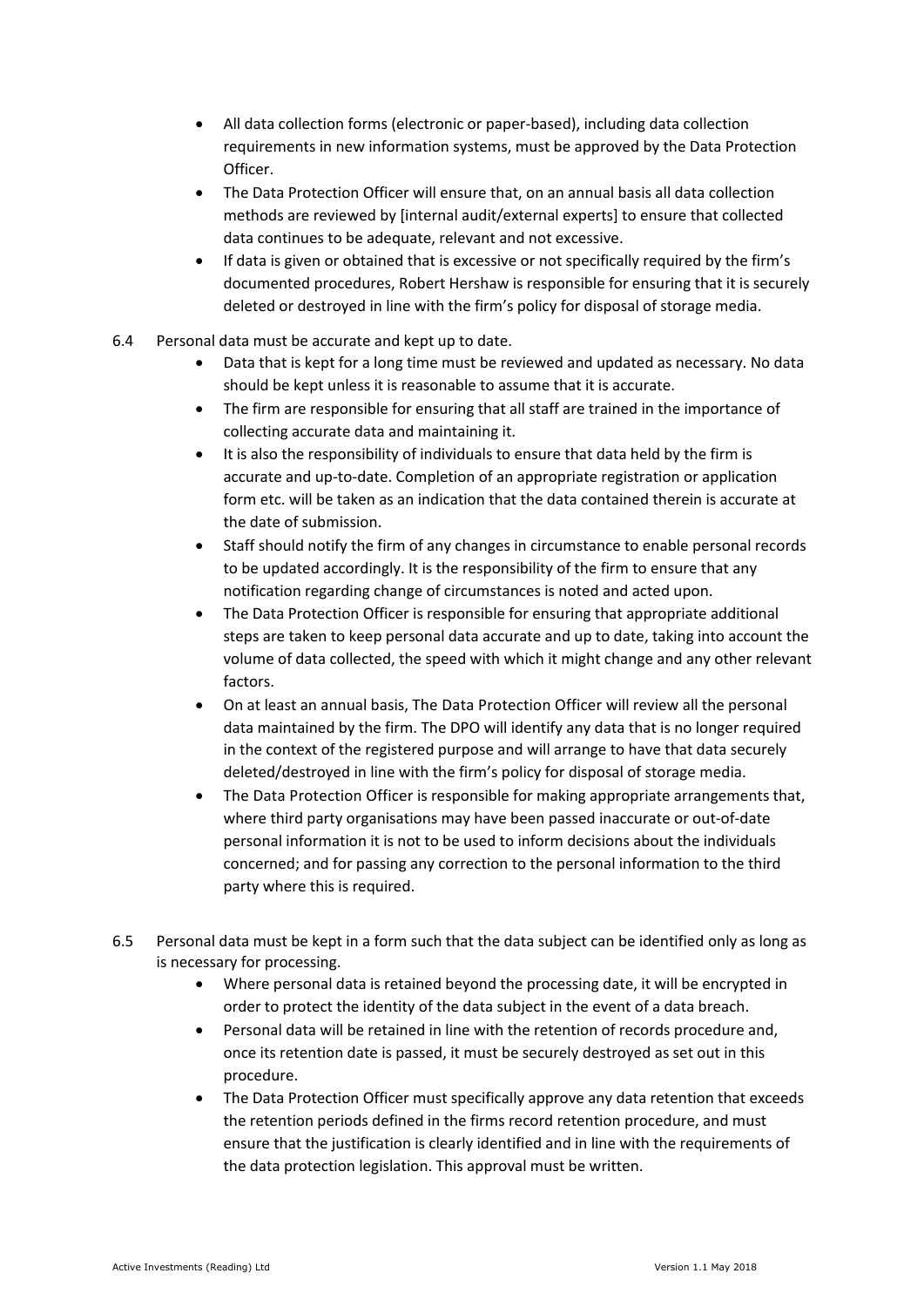- 6.6 Personal data must be processed in a manner that ensures its security
- 6.7 Appropriate technical and organisational measures shall be taken against unauthorised or unlawful processing of personal data and against accidental loss or destruction of, or damage to, personal data.

These controls have been selected on the basis of identified risks to personal data, and the potential for damage or distress to individuals whose data is being processed.

6.8 Personal data shall not be transferred to a country or territory outside the European Union unless that country or territory ensures an adequate level of protection for the 'rights and freedoms' of data subjects in relation to the processing of personal data.

The transfer of personal data outside of the EU is prohibited unless one or more of the specified safeguards or exceptions apply.

#### *6.8.1 Safeguards*

An assessment of the adequacy by the data controller taking into account the following factors:

- the nature of the information being transferred;
- the country or territory of the origin, and final destination, of the information;
- how the information will be used and for how long;
- the laws and practices of the country of the transferee, including relevant codes of practice and international obligations; and
- the security measures that are to be taken as regards the data in the overseas location.

# *6.8.2 Exceptions*

In the absence of an adequacy decision, including binding corporate rules, a transfer of personal data to a third country, or an international organisation, shall take place only on one of the following conditions:

- the data subject has explicitly consented to the proposed transfer, after having been informed of the possible risks of such transfers for the data subject due to the absence of an adequacy decision and appropriate safeguards;
- the transfer is necessary for the performance of a contract between the data subject and the controller or the implementation of pre-contractual measures taken at the data subject's request;
- the transfer is necessary for the conclusion or performance of a contract concluded in the interest of the data subject between the controller and another natural or legal person;
- the transfer is necessary for important reasons of public interest;
- the transfer is necessary for the establishment, exercise or defence of legal claims;
- the transfer is necessary in order to protect the vital interests of the data subject or of other persons, where the data subject is physically or legally incapable of giving consent;
- the transfer is made from a register which according to Union or Member State law is intended to provide information to the public and which is open to consultation either by the public in general or by any person who can demonstrate a legitimate interest, but only to the extent that the conditions laid down in Union or Member State law for consultation are fulfilled in the particular case.

A list of countries that satisfy the adequacy requirements of the Commission are published in the *Official Journal of the European Union*.

#### 6.9 Accountability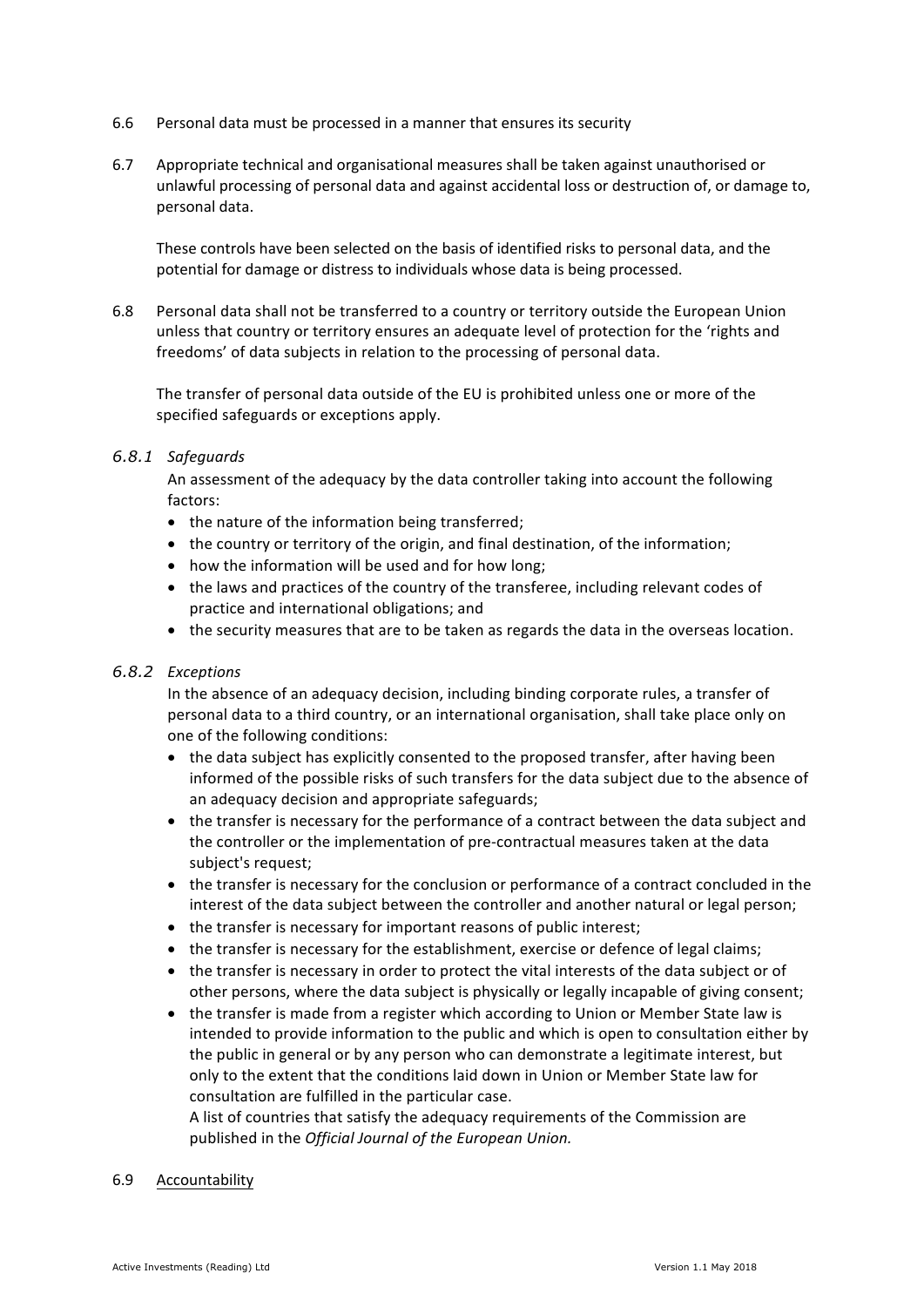The GDPR introduces the principle of accountability which states that the controller is not only responsible for ensuring compliance but for demonstrating that each processing operation complies with the requirements of the GDPR.

Specifically, controllers are required to maintain necessary documentation of all processing operations, implement appropriate security measures, perform DPIAs (Data Processing Impact Assessment), comply with requirements for prior notifications, or approval from supervisory authorities and appoint a Data Protection Officer if required.

# **7. Data subjects' rights**

Data subjects have the following rights regarding data processing, and the data that is recorded about them:

- To make subject access requests regarding the nature of information held and to whom it has been disclosed.
- To prevent processing likely to cause damage or distress.
- To prevent processing for purposes of direct marketing.
- To be informed about the mechanics of automated decision-taking process that will significantly affect them.
- Not to have significant decisions that will affect them taken solely by automated process.
- To sue for compensation if they suffer damage by any contravention of the GDPR.To take action to rectify, block, erased, including the right to be forgotten, or destroy inaccurate data.
- 7.1 To request the ICO to assess whether any provision of the GDPR has been contravened.
- 7.2 The right for personal data to be provided to them in a structured, commonly used and machine-readable format, and the right to have that data transmitted to another controller.
- 7.3 The right to object to any automated profiling without consent.

Data subjects may make data access requests as described in the our subject access request procedure this procedure also describes how the firm will ensure that its response to the data access request complies with the requirements of the Regulation.

#### Complaints

Data Subjects who wish to complain to **Active Investments** about how their personal information has been processed may lodge their complaint directly with the Data Protection Officer. The Data Protection section of you client facing material will need to be modified to include a GDPR complaints section.

If operating a website the firm may wish to consider creating a form, usually on the 'Contact Us' section of their website, into which data subjects can enter the details of their complaint. They will need to be shown the Customer Privacy Notice at this point. Data subjects may also complain directly to the ICO and the DPO in writing.

Where data subjects wish to complain about how their complaint has been handled, or appeal against any decision made following a complaint, they may lodge a further complaint to the Data Protection Officer. The right to do this will be included in the GDPR section of our complaints procedure.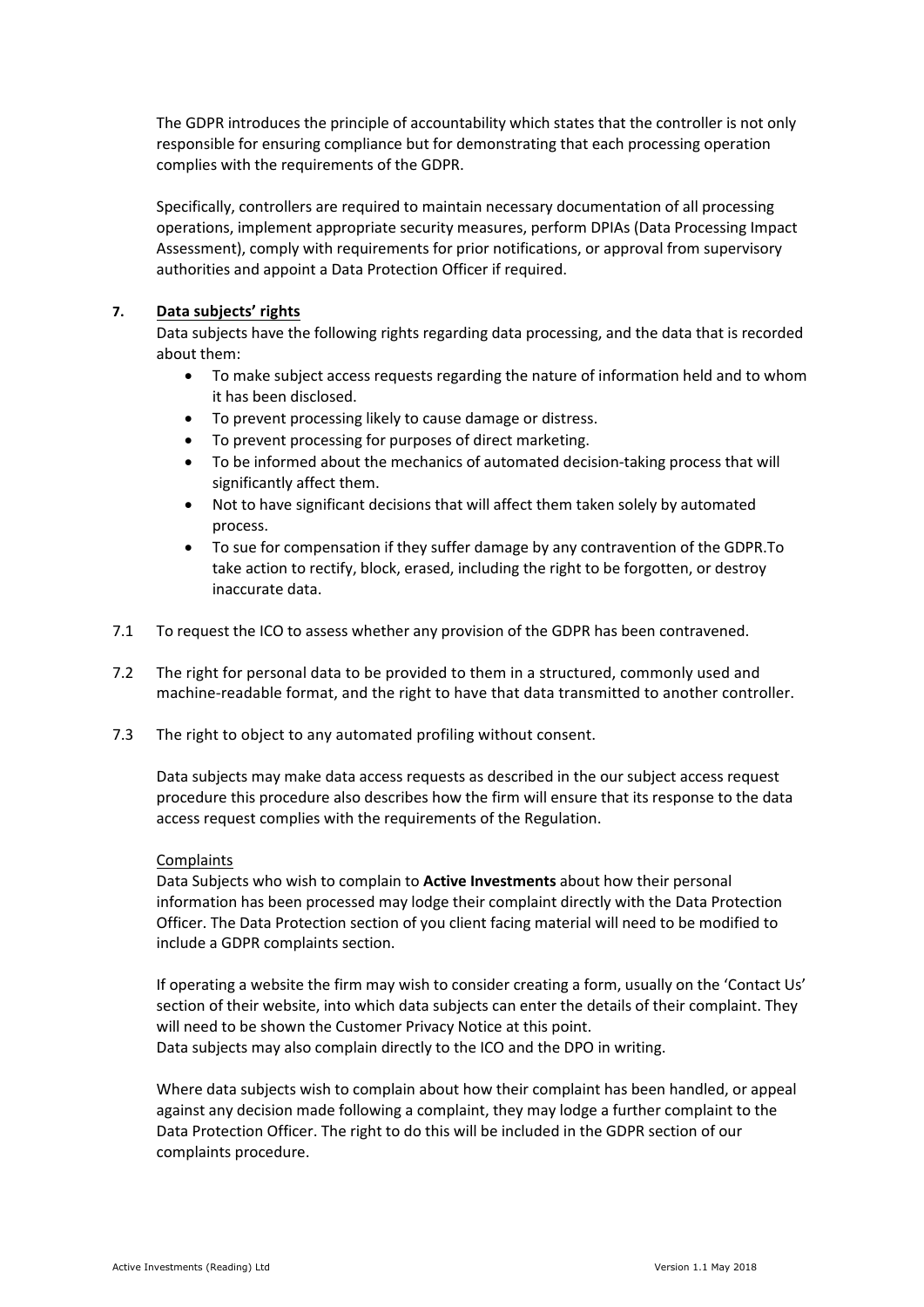#### **8. Consent**

Active Investments understands 'consent' to mean that it has been explicitly and freely given, specific, informed and unambiguous indication of the data subiect's wishes by which he or she by statement, or by a clear affirmative action, signifies agreement to the processing of personal data relating to him or her. The consent of the data subject can be withdrawn at any time.

**Active Investments** understands 'consent' to mean that the data subject has been fully informed of the intended processing and has signified their agreement, while in a fit state of mind to do so and without pressure being exerted upon them. Consent obtained under duress or on the basis of misleading information will not be a valid basis for processing. There must be some active communication between the parties, which demonstrate active consent.

Consent cannot be inferred from non-response to a communication. For sensitive data, explicit written consent of data subjects must be obtained unless an alternative legitimate basis for processing exists.

In most instances, consent to process personal and sensitive data is obtained routinely by the firm using standard consent documents.

Where the firm provides online services to children, parental, or custodial authorisation must be obtained. This requirement applies to children under the age of 13.

#### **9. Security of data**

All Employees are responsible for ensuring that any personal data, which the firm holds and for which they are responsible, is kept securely and is not under any conditions disclosed to any third party unless that third party has been specifically authorised by the firm to receive that information and has entered into a confidentiality agreement.

All personal data should be accessible only to those who need to use it, and access may only be granted in line with the Access Control Policy. You should form a judgment based upon the sensitivity and value of the information in question, but personal data must be kept:

- in a lockable room with controlled access; and/or
- in a locked drawer or filing cabinet; and/or
- if computerised, password protected in line with corporate requirements in the Access Control Policy; and/or
- Stored on (removable) computer media, which are encrypted.

Care must be taken to ensure that PC screens and terminals are not visible except to authorised Employees of **Active Investments**. All Employees are required to enter into an Acceptable Use Agreement before they are given access to organisational information of any sort.

Manual records may not be left where they can be accessed by unauthorised personnel and may not be removed from business premises without explicit [written] authorisation. As soon as manual records are no longer required for day-to-day client support, they must be removed from secure archiving in line with [procedure reference].

Personal data may only be deleted or disposed of in line with the Secure Disposal policy. Manual records that have reached their retention date are to be shredded and disposed of as 'confidential waste'. Hard drives of redundant PCs are to be removed and immediately destroyed before disposal.